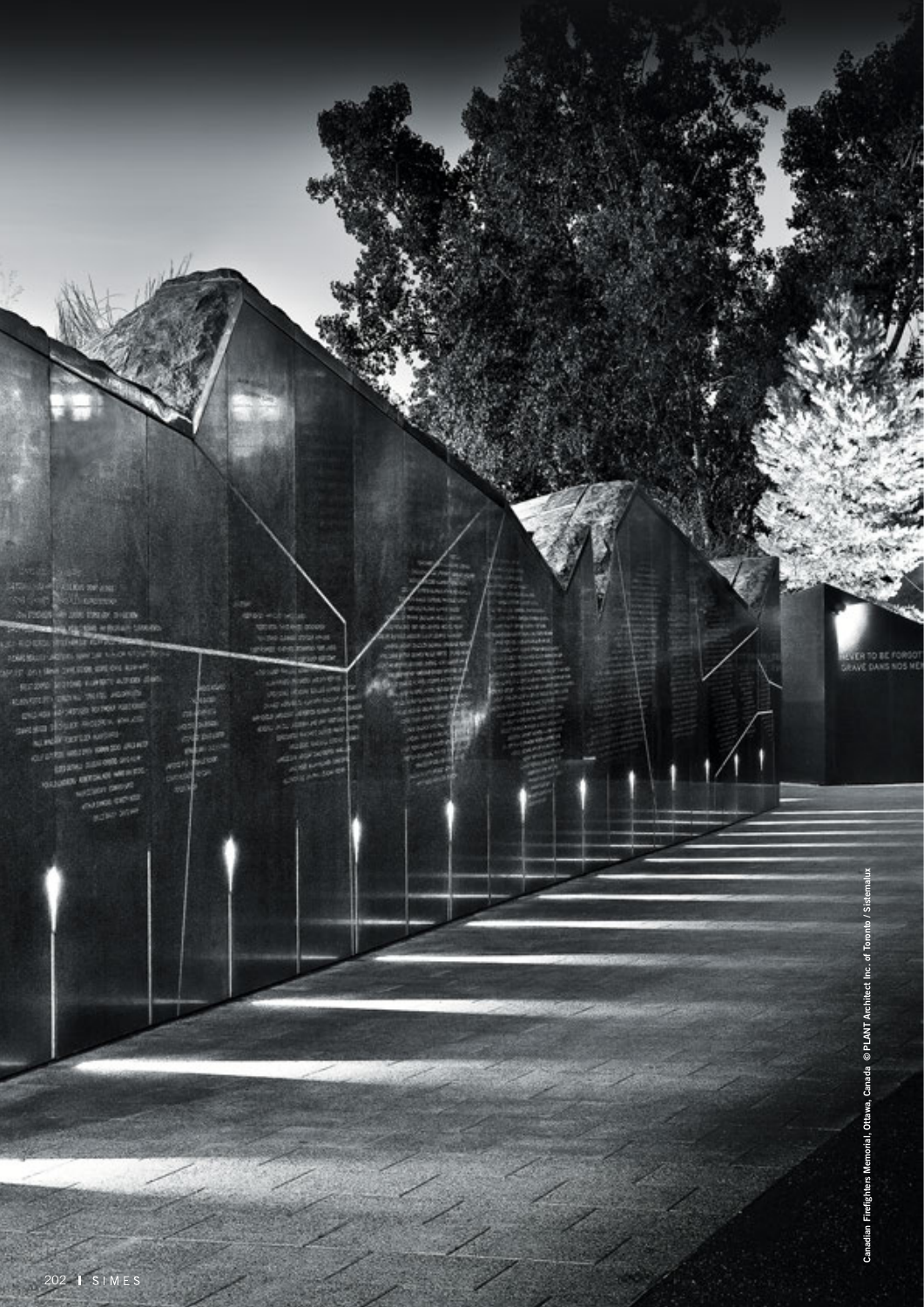# Blinker Wall recessed and bollard

With a clear personality, BLINKER is an elegant wall recess fitting, ideal for discrete illumination of walkways, passages and stairs. Completely flush with the wall, with no visible screws and glare-free light beams it offers visual comfort, creating a cosy and welcoming atmosphere.







www.simes.it/blinker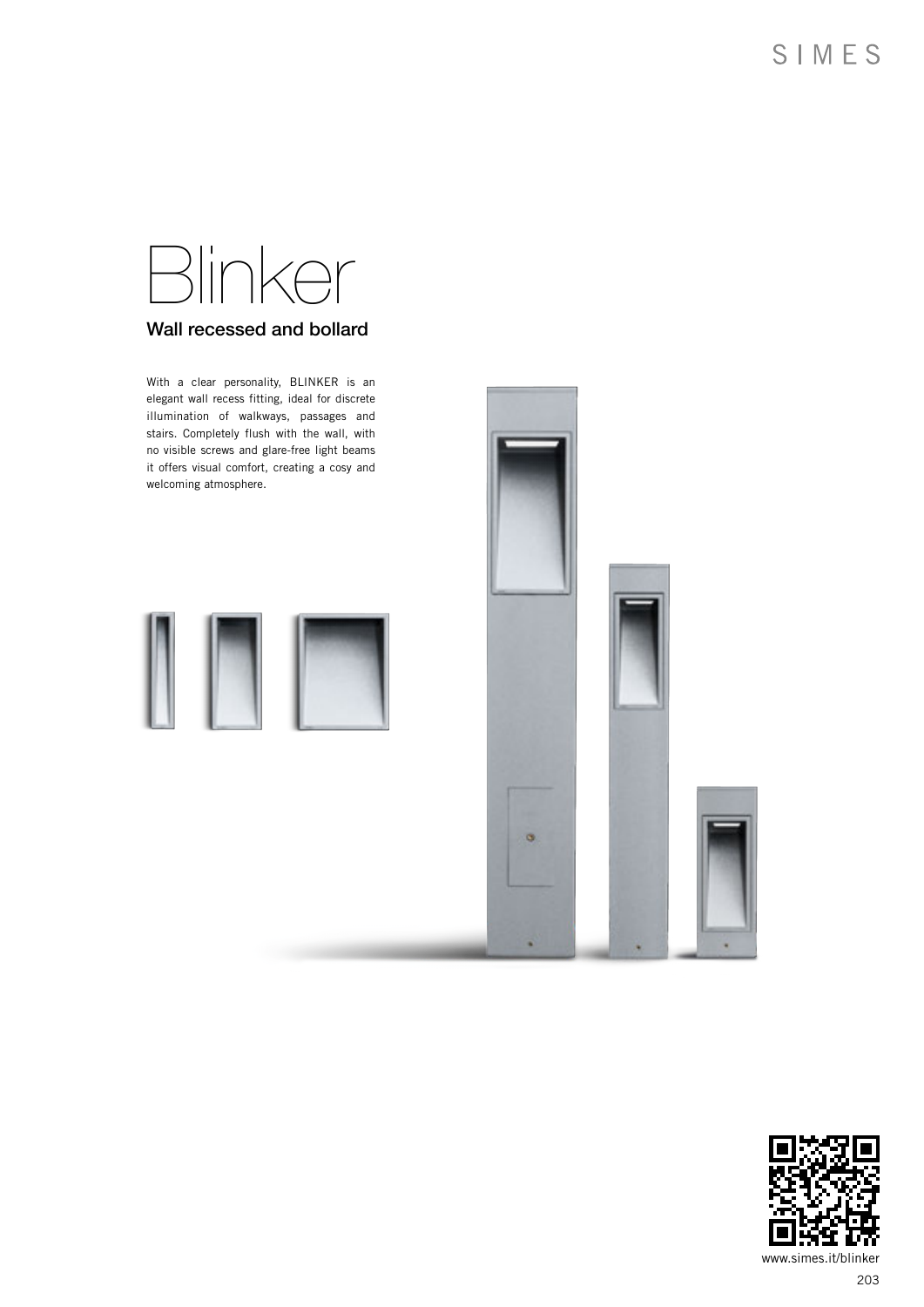

The Blue Planet Building Foundation, Kastrup, Denmark - Arch. 3XN © ph. Tom Jersø

## BLINKER Wall recessed and bollard

Die-cast EN AB-47100 aluminium housing, extruded EN AW-6060 aluminium structure (bollard version) with high corrosion resistance. Stainless steel screws. Spring lock system for a total absence of visible screws. Acid-etched glass diffuser. Luminaire with one single cable entry and grommet (Wall recessed). Pre-wired luminaire with neoprene cable and connector (Bollard). Silicone gaskets. Double powder paint.

Protection class IP65

Isolation class  $CLASS I (E)$ 

Mechanical resistance IK 06

Leds 4000K CRI90 versions are available on request.



S.5506

4 way connector for through wiring (in/out). To install inside the bollard H800mm or H1150mm.



MASK FOR PLASTER BOARD WALLS available on request.

#### Colours:

Aluminium grey (code 14)

*For the latest technical information and luminaire updates with LED technology please refer to www.simes.it* 

#### REGISTERED DESIGN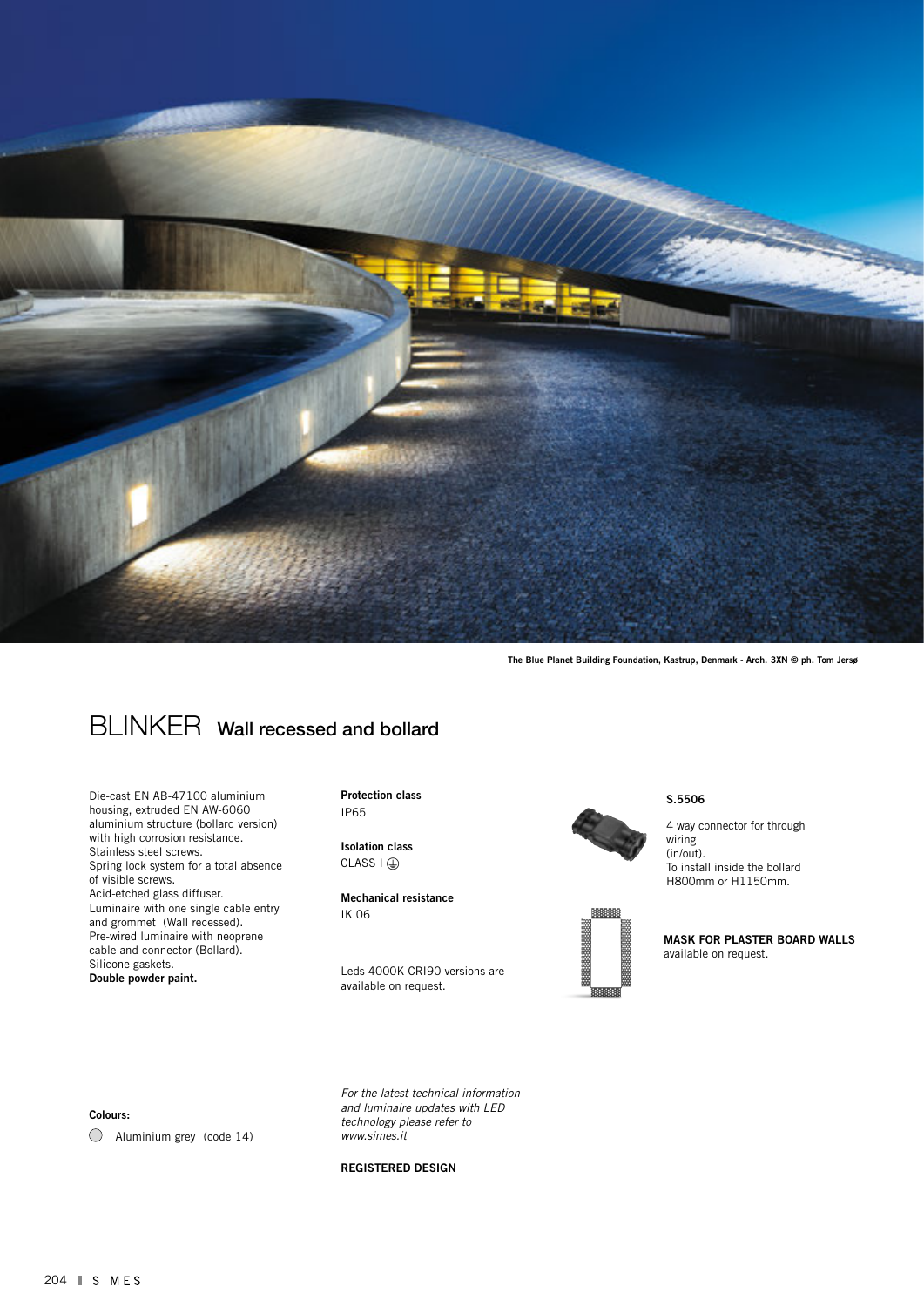### BLINKER

Microblinker





#### S.6060W

1 MID-POWER LED 3000K CRI90 379lm Rated luminaire luminous flux 30lm Rated input power 4,8W 220V-240V AC 50/60Hz / DC Not Dimmable Recessing box not included

|        |                   |  | 104 16 3.5 1.5 (lux) 3000K |            |
|--------|-------------------|--|----------------------------|------------|
|        | $\longrightarrow$ |  |                            | $26^\circ$ |
| $\cap$ | 0.5               |  | $1 \t1.5 \t2 (m)$          |            |





#### RECESSING BOX for MICROBLINKER 70 x 300 mm Depth 105 mm S.6063

#### Blinker







#### S.6080W 0

1 COB LED 3000K CRI90 2419lm Rated luminaire luminous flux 567lm Rated input power 22W 220V-240V AC 50/60Hz / DC Not Dimmable Recessing box not included



| $H = 0.3 m$ |                |  |              |              | lux | 4   |
|-------------|----------------|--|--------------|--------------|-----|-----|
|             |                |  |              |              |     | 3   |
|             |                |  |              |              |     | 2   |
|             |                |  |              |              |     |     |
|             |                |  |              |              |     |     |
| 3           | $\overline{2}$ |  | <sup>2</sup> | $\mathbf{r}$ |     | (m) |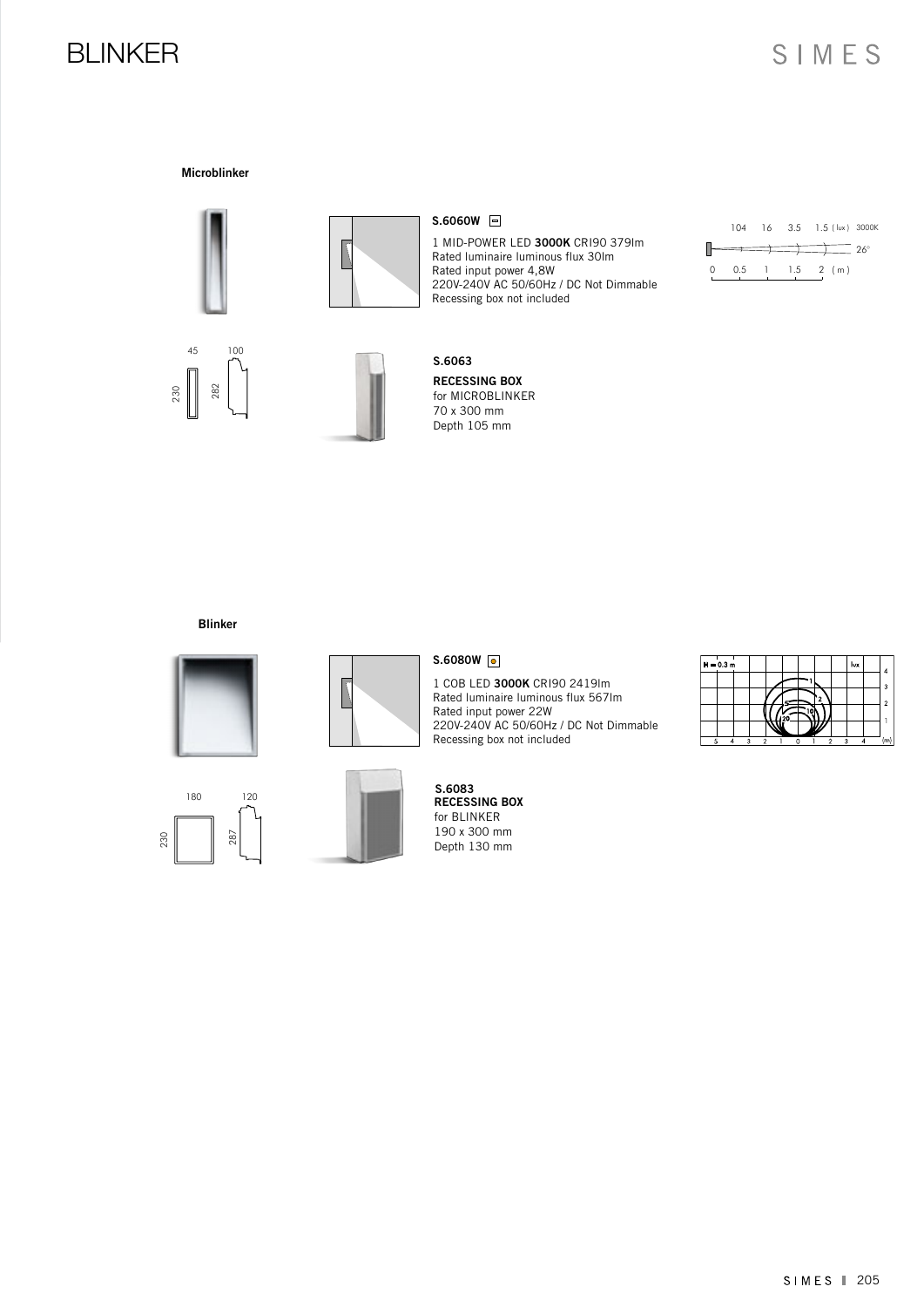### BLINKER

#### Miniblinker





#### S.6070W 0

1 COB LED 3000K CRI90 1565lm Rated luminaire luminous flux 281lm Rated input power 16,5W 220V-240V AC 50/60Hz / DC Not Dimmable Recessing box not included







#### Miniblinker bollard H 350 mm







350

#### S.6050W 0

1 COB LED 3000K CRI90 1565lm Rated luminaire luminous flux 281lm Rated input power 16,5W 220V-240V AC 50/60Hz / DC Not Dimmable



Miniblinker bollard H 800 mm



120 120

800

#### S.6090W 0

1 COB LED 3000K CRI90 1565lm Rated luminaire luminous flux 281lm Rated input power 16,5W 220V-240V AC 50/60Hz / DC Not Dimmable

|  |   |   |  |  | lux |  |
|--|---|---|--|--|-----|--|
|  |   |   |  |  |     |  |
|  |   |   |  |  |     |  |
|  |   |   |  |  |     |  |
|  |   |   |  |  |     |  |
|  | c | c |  |  |     |  |



FLANGE FOR MINIBLINKER BOLLARD Ø 120 mm flange to be fixed in concrete with stainless steel screws for fixing in the ground. S.6309